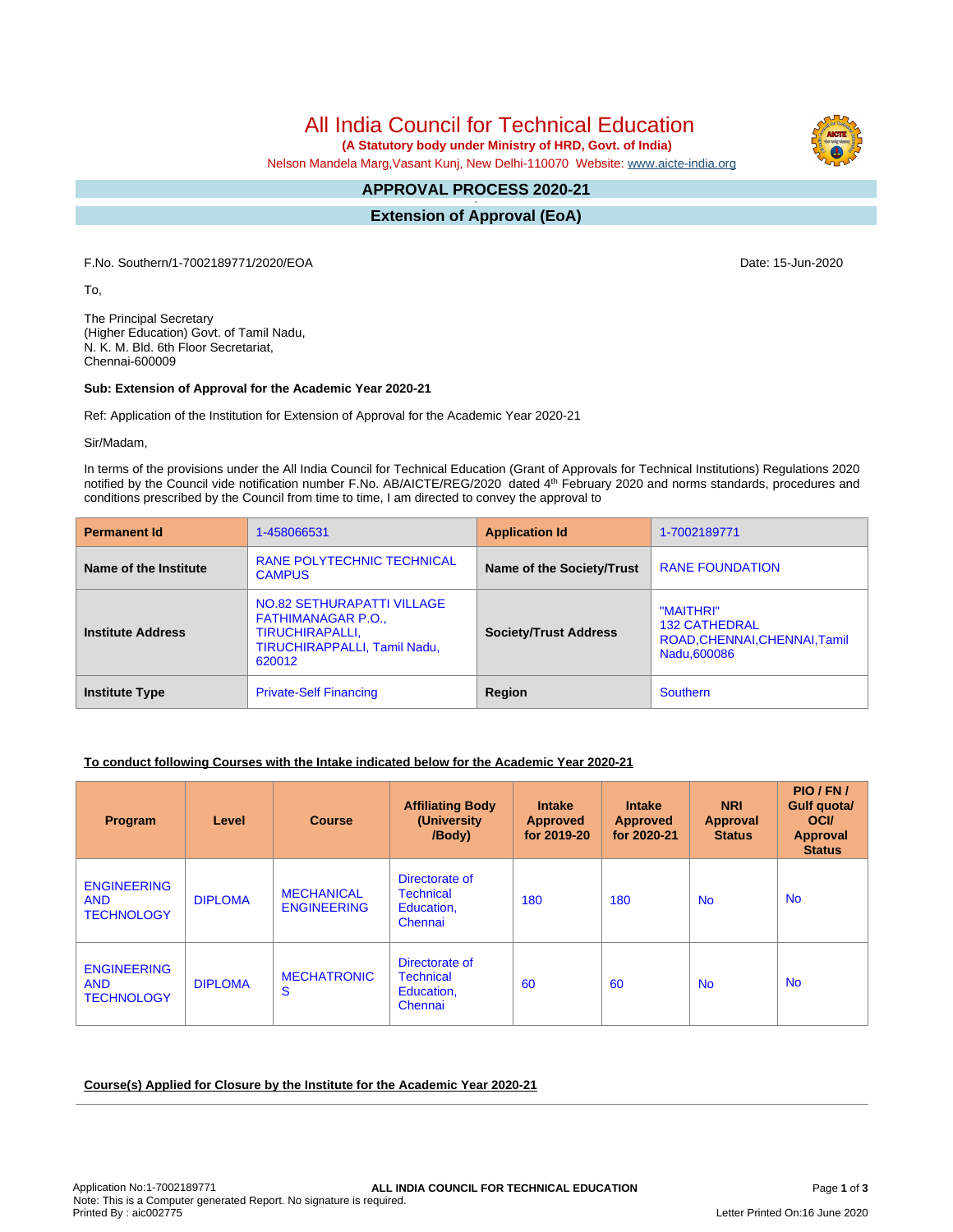| <b>Program</b>                              | Level          | <b>Course</b>                           | <b>Affiliating Body</b><br>(Univ/Body)                   | <b>Course Closure Status</b> |
|---------------------------------------------|----------------|-----------------------------------------|----------------------------------------------------------|------------------------------|
| <b>ENGINEERING AND</b><br><b>TECHNOLOGY</b> | <b>DIPLOMA</b> | <b>MECHANICAL</b><br><b>ENGINEERING</b> | Directorate of<br><b>Technical Education,</b><br>Chennai |                              |

### **It is mandatory to comply with all the essential requirements as given in APH 2020-21 (Appendix 6)**

# **Important Instructions**

- 1. The State Government/ UT/ Directorate of Technical Education/ Directorate of Medical Education shall ensure that 10% of reservation for Economically Weaker Section (EWS) as per the reservation policy for admission, operational from the Academic year 2020-21 is implemented without affecting the reservation percentages of SC/ ST/ OBC/ General. However, this would not be applicable in the case of Minority Institutions referred to the Clause (1) of Article 30 of Constitution of India. Such Institution shall be permitted to increase in annual permitted strength over a maximum period of two years beginning with the Academic Year 2020-21
- 2. The Institution offering courses earlier in the Regular Shift, First Shift, Second Shift/Part Time now amalgamated as total intake shall have to fulfil all facilities such as Infrastructure, Faculty and other requirements as per the norms specified in the Approval Process Handbook 2020-21 for the Total Approved Intake. Further, the Institutions Deemed to be Universities/ Institutions having Accreditation/ Autonomy status shall have to maintain the Faculty: Student ratio as specified in the Approval Process Handbook. All such Institutions/ Universities shall have to create the necessary Faculty, Infrastructure and other facilities WITHIN 2 YEARS to fulfil the norms based on the Affidavit submitted to AICTE.
- 3. In case of any differences in content in this Computer generated Extension of Approval Letter, the content/information as approved by the Executive Council / General Council as available on the record of AICTE shall be final and binding.
- 4. Strict compliance of Anti-Ragging Regulation: Approval is subject to strict compliance of provisions made in AICTE Regulation notified vide F. No. 373/Legal/AICTE/2009 dated July 1, 2009 for Prevention and Prohibition of Ragging in Technical Institutions. In case Institution fails to take adequate steps to Prevent Ragging or fails to act in accordance with AICTE Regulation or fails to punish perpetrators or incidents of Ragging, it will be liable to take any action as defined under clause 9(4) of the said Regulation.

**Prof.Rajive Kumar Member Secretary, AICTE**

Copy to:

- **1. The Director Of Technical Education\*\*, Tamil Nadu**
- **2. The Principal / Director,** RANE POLYTECHNIC TECHNICAL CAMPUS No.82 Sethurapatti Village Fathimanagar P.O., Tiruchirapalli,Tiruchirappalli, Tamil Nadu,620012
- **3. The Secretary / Chairman,** "MAITHRI" 132 CATHEDRAL ROAD CHENNAI,CHENNAI Tamil Nadu,600086
- **4. The Regional Officer,** All India Council for Technical Education Shastri Bhawan 26, Haddows Road